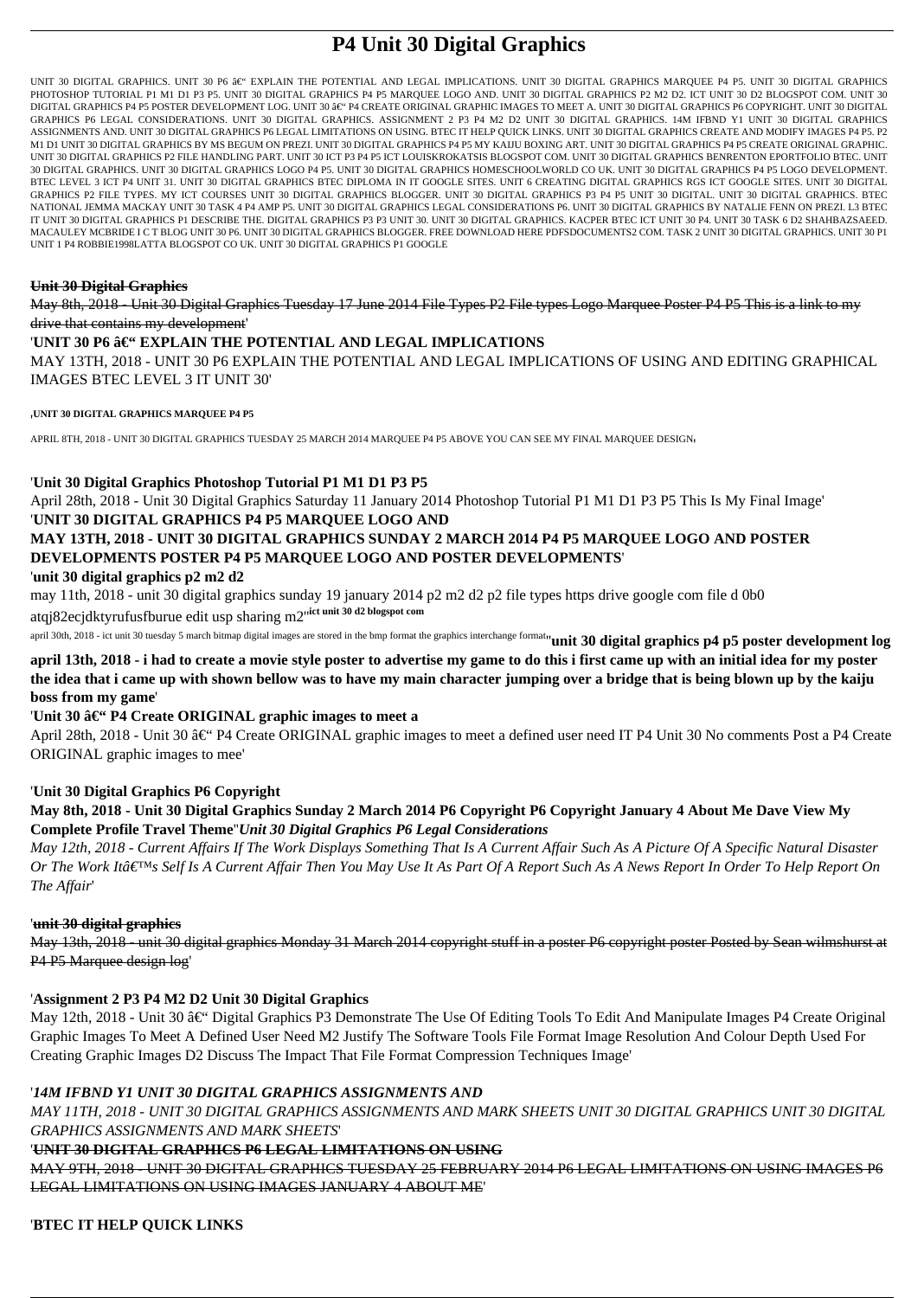MAY 11TH, 2018 - UNIT 30 DIGITAL GRAPHICS P1 P2 P3 P4 P5 M1 M2 M3 M4 D1 D2 D3 UNIT 18 P3 P4 P5 P6 DATABSE QUICK LINKS'

## '**UNIT 30 DIGITAL GRAPHICS CREATE AND MODIFY IMAGES P4 P5**

# **APRIL 3RD, 2018 - UNIT 30 DIGITAL GRAPHICS TUESDAY 8 JULY 2014 CREATE AND MODIFY IMAGES P4 P5 MARQUEE DEVELOPMENT THIS WAS MY ORIGINAL MARQUEE THAT I CREATED**'

### '**P2 M1 D1 UNIT 30 DIGITAL GRAPHICS BY MS BEGUM ON PREZI**

april 24th, 2018 - development log for my game s logo at the moment i am making a game called kaiju boxing as i have to cover everything in the game i had to make a logo for the game<sup>"UNIT</sup> 30 **DIGITAL GRAPHICS P4 P5 CREATE ORIGINAL GRAPHIC**

MAY 11TH, 2014 - UNIT 30 DIGITAL GRAPHICS STAGE ONE HARDWARE AMP SOFTWARE HARDWARE AND SOFTWARE USED TO CREATE AND EDIT GRAPHIC IMAGES HARDWARE COMPUTER HARDWARE IS THE MOST BASIC COMPONENTS THAT FUNCTION AND ACT TOGETHER ON YOUR COMPUTER''**unit 30 digital graphics p4 p5 my kaiju boxing art**

MAY 8TH, 2018 - UNIT 30 DIGITAL GRAPHICS SUNDAY P4 P5 CREATE ORIGINAL GRAPHIC IMAGES DEVELOPMENT LOG FOR LOGO I AM MAKING A GAME ON GAME MAKER CALLED KAIJU POP'

#### '**Unit 30 Digital Graphics P2 File Handling Part**

May 5th, 2018 - Unit 30 Digital Graphics Assignment Work P2 In this document I am going to talk about how different types of graphic images relate to file formats''**unit 30 ict p3 p4 p5 ict louiskrokatsis blogspot com**

may 6th, 2018 - unit 30 ict pages home storage devices friday 8 march 2013 p3 p4 p5 posted by louis k at 01 22 email this blogthis share to twitter share to facebook share to<sup>11</sup> Unit 30 Digital Graphics BenRenton

#### **EPortfolio BTEC**

May 1st, 2018 - Unit 30 Digital Graphics This unit allowed me to use software that I had never used before and allowed me to develop these skills throughout the course and then put them into go use''**Unit 30 Digital Graphics**

April 25th, 2018 - Unit 30 Digital Graphics P4 P5 Marque Development Log I Had To Create A Marque That Followed The Theme Of My Game For The Arcade Machine That My Game Was'

#### '**unit 30 digital graphics logo p4 p5**

april 29th, 2018 - unit 30 digital graphics tuesday 25 february 2014 logo p4 p5 development log https drive google com file d 0b0pcihyl4lgmbi1jx1fzzffwyvk edit usp sharing'

#### '**Unit 30 Digital Graphics homeschoolworld co uk**

May 9th, 2018 - Unit 30 Digital Graphics Unit code M 601 6630 To enable learners to understand different types of digital graphics images and file P4 create original,

#### '**Unit 30 Digital Graphics P4 P5 Logo development**

May 6th, 2018 - I had to create a logo for my game To do this I followed a design process which took 4 stages I started by drafting out 14 logo s so that I could get feedback about which one I should use for my

game' '**btec level 3 ict p4 unit 31**

april 30th, 2018 - p4 unit 31 how to use flash contents a layer is a different level when creating digital media you will have to choose a graphic symbol,

### '*Unit 30 Digital Graphics BTEC Diploma in IT Google Sites*

*April 15th, 2018 - Unit 30 Digital Graphics Criteria covered in Unit P1 P2 P3 P4 P4 Create original graphic images to meet a defined user need CT1*'

### '**Unit 6 Creating Digital Graphics RGS ICT Google Sites**

April 24th, 2018 - Welcome To RGS ICT Unit 6 Creating Digital Graphics As Part Of Your Training Your Manager Has Asked You To Explore The Ways That Digital Graphics Are Used'

### '*unit 30 digital graphics p2 file types*

*april 30th, 2018 - unit 30 digital graphics wednesday 25 june 2014 p2 file types link to poster on file types https p2 file types p4 p5 marque development log*'

### '**My ICT courses Unit 30 Digital Graphics Blogger**

**May 13th, 2018 - P3 P4 P5 P6 M2 Summary During Digital Graphics I have learnt many things which include the different hardware Unit 30 Digital Graphics Unit 23 Human Computer**'

#### '*UNIT 30 DIGITAL GRAPHICS P3 P4 P5 UNIT 30 DIGITAL*

*MAY 10TH, 2018 - P3 DEMONSTRATE THE USE OF EDITING TOOLS TO EDIT AND MANIPULATE IMAGES P4 CREATE ORIGINAL GRAPHIC IMAGES TO MEET DEFINED CLIENT NEEDS AND USER REQUIREMENTS P5 MODIFY IMAGES AS A RESULT OF USER FEEDBACK*''**Unit 30 Digital graphics**

May 1st, 2018 - Unit 30 Digital graphics Tuesday 25 March 2014 Marquee p4 p5 Above you can see my final Marquee design Below is a link of how I managed to come to this final design''**btec national jemma mackay unit 30 task 4 p4 amp p5**

march 29th, 2018 - unit 30 task 4 p4 amp p5 for p4 p5 you have created original graphic images to meet a defined user need unit 30 task 4 p4 amp p5 unit 30 task 6 p6"*Unit 30 Digital Graphics* 

### *Legal Considerations P6*

*April 12th, 2018 - Unit 30 Digital Graphics Monday 3 March 2014 Legal Considerations Logo Marquee Poster P4 P5 T Shirt Design Development Legal Considerations P6*'

### '*Unit 30 Digital Graphics by Natalie Fenn on Prezi*

*April 21st, 2015 - Transcript of Unit 30 Digital Graphics to run the software and to work out the calculations needed to manipulate digital graphics Digital card reader*'